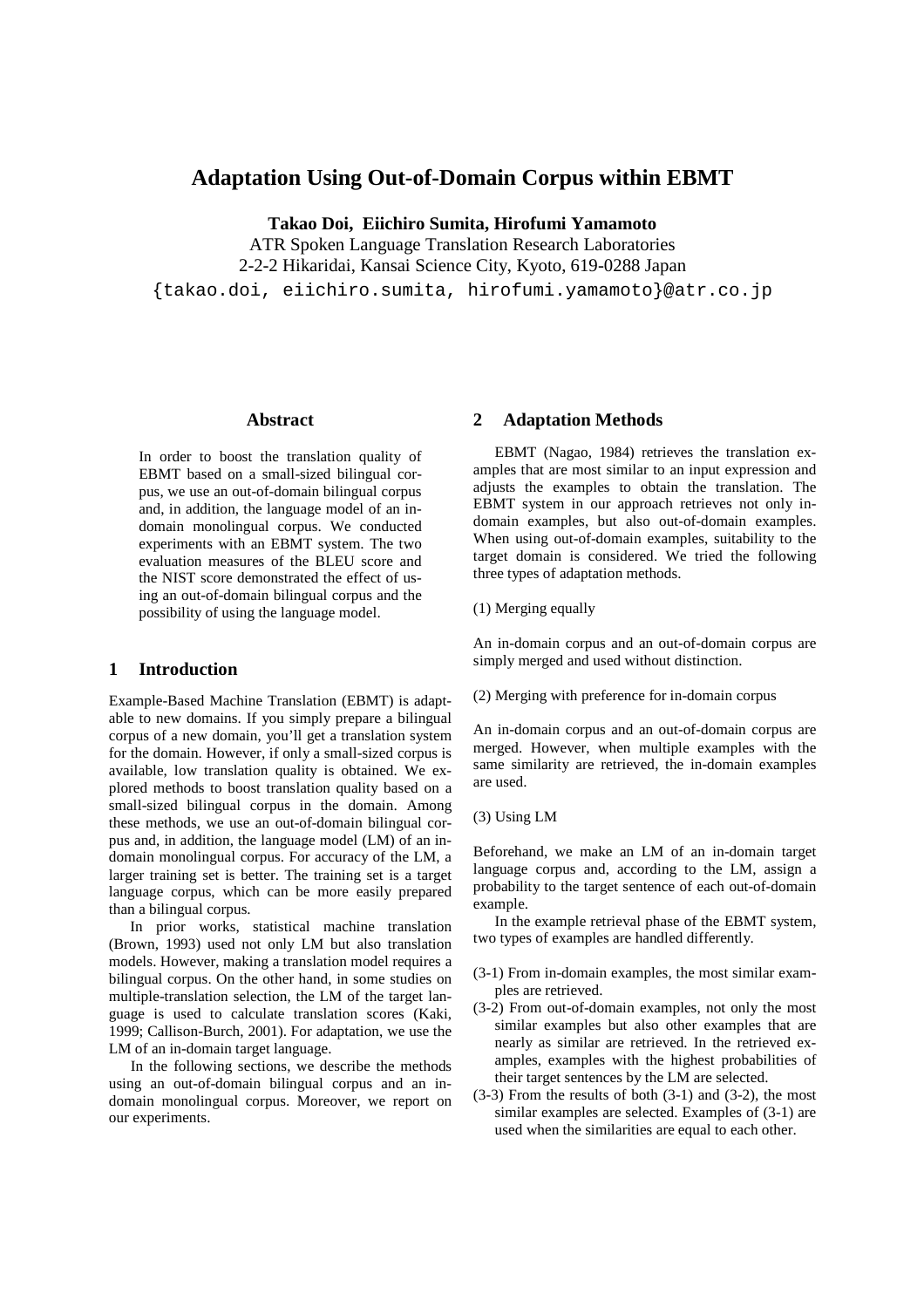## **3 Translation Experiments**

#### **3.1 Conditions**

In order to evaluate the adaptability of an EBMT with out-of-domain examples, we applied the methods described in Section  $2$  to the EBMT and evaluated the translation quality in Japanese-to-English translation. We used an EBMT, DP-match Driven transDucer  $(D^3)$ , Sumita, 2001) as a test bed.

We used two Japanese-and-English bilingual corpora. In this experiment on adaptation, as an out-ofdomain corpus, we used Basic Travel Expression Corpus (BTEC, described as BE-corpus in Takezawa, 2002); as an in-domain corpus, we used a telephone conversation corpus (TEL). The statistics of the corpora are shown in Table 1. TEL is split into two parts: a test set of 1,653 sentence pairs and a training set of 9,918. Perplexities reveal the large difference between the indomain and out-of-domain corpora.

**Table 1**. Corpus Statistics

|                                 | <b>BTEC</b>        |         | TEL.                       |         |  |  |
|---------------------------------|--------------------|---------|----------------------------|---------|--|--|
|                                 | Japanese           | English | Japanese                   | English |  |  |
| # of sentences                  | 152,172            |         | 11,571                     |         |  |  |
| # of words                      | 1,045,694          | 909,270 | 103,860                    | 92,749  |  |  |
| Vocabulary size                 | 19.999             | 12,268  | 5,242                      | 4,086   |  |  |
| Average<br>sen-<br>tence length | 6.87               | 5.98    | 8.98                       | 8.02    |  |  |
| Perplexity<br>(word trigram)    | 24.19              | 28.85   | 37.22                      | 40.04   |  |  |
|                                 | TEL language model |         | <b>BTEC</b> language model |         |  |  |
|                                 | 190.77             | 142.04  | 57.27                      | 81.26   |  |  |

The translation qualities were evaluated by the BLEU score (Papineni, 2001) and the NIST score (Doddington, 2002). The evaluation methods compare the system output translation with a set of reference translations of the same source text by finding sequences of words in the reference translations that match those in the system output translation. We used the English sentence corresponding to each input Japanese sentence in the test set as the reference translation. Therefore, achieving a better score by the evaluation means that the translation results can be regarded as more adequate translations for the domain.

In order to simulate incremental expansion of an indomain bilingual corpus and to observe the relationship between corpus size and translation quality, translations were performed with some subsets of the training corpus. The numbers of the sentence pairs are 0, 1000, .. , 5000 and 9918, adding randomly selected examples from the training set.

The LM of the domain's target language was the word trigram model of the English sentences of the

training set of TEL. We tried two patterns of training set quantities in making the LM: 1) all of the training set, and 2) the part of the set used for translation examples according to the numbers mentioned above.

## **3.2 Results**

Table 2 shows the BLEU scores from the translation experiment, which show certain tendencies. Generally, by using more in-domain examples, the translation results steadily achieve better scores. The score when using 4,000 in-domain examples exceeded that when using 152,172 out-of-domain examples. Equal merging outperformed using only out-of-domain examples. Merging with in-domain preference outperformed equal merging, and using LM outperformed merging with indomain preference. Comparing the two cases using LM, using LM made from all of the training set got a slightly better scores than the other, which implies that better LM is made from a larger corpus. All of the adaptation methods are more effective when a smaller-sized indomain corpus is available. When using no in-domain examples, the effect of using LM made from the entire training set was relatively large.

Table 3 shows the NIST scores for the same experiment. We can observe the same tendencies as in the table of BLEU scores, except that the advantage of using LM made from all of the training set over that from a partial set was not observed.

## **4 Conclusion and Future Work**

A corpus-based approach is able to quickly build a machine translation system for a new domain if a bilingual corpus of that domain is available. However, if only a small-sized corpus is available, a low translation quality is obtained. In order to boost the performance, several methods using out-of-domain data were explored in this paper. The experimental results showed the effect of using an out-of-domain corpus by two evaluation measures, i.e., the BLEU score and the NIST score.

We also showed the possibility of increasing the translation quality by using the LM of the domain's target language. However, the gains from using the LM in the evaluation scores were not significant. We must continue experiments with other corpora and under various conditions. In addition, though we've implicitly assumed a high-quality in-domain corpus, next we'd like to investigate using a low-quality corpus.